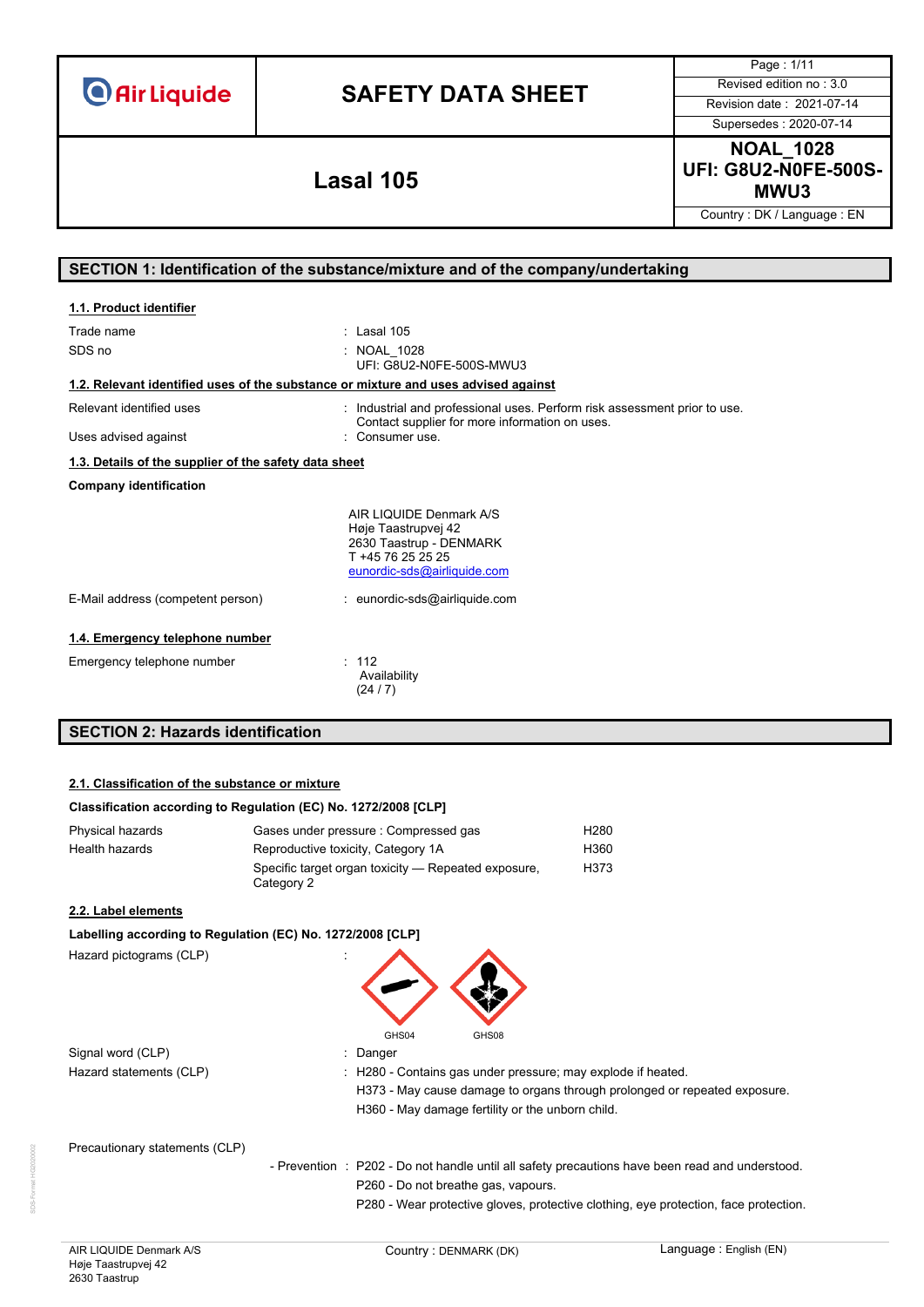|  | <b>O</b> Air Liquide |
|--|----------------------|
|  |                      |

Supersedes : 2020-07-14

Page : 2/11

**NOAL\_1028 UFI: G8U2-N0FE-500S-MWU3 Lasal 105**

Country : DK / Language : EN

- Response : P308+P313 - IF exposed or concerned: Get medical advice/attention. - Storage : P405 - Store locked up.

P403 - Store in a well-ventilated place.

Supplemental information **interest in the CO** is restricted to professional users.

### **2.3. Other hazards**

: None.

### **SECTION 3: Composition/information on ingredients**

### : Not applicable. **3.1. Substances**

### **3.2. Mixtures**

| <b>Name</b>     | <b>Product identifier</b>                                                                              | Composition [V-%]: | <b>Classification according to</b><br>Regulation (EC) No. 1272/2008 [CLP]                                                  |
|-----------------|--------------------------------------------------------------------------------------------------------|--------------------|----------------------------------------------------------------------------------------------------------------------------|
| Nitrogen        | (CAS-No.) 7727-37-9<br>(EC-No.) 231-783-9<br>(EC Index-No.)<br>(REACH-no) *1                           | 60                 | Press. Gas (Comp.), H280                                                                                                   |
| Helium          | (CAS-No.) 7440-59-7<br>(EC-No.) 231-168-5<br>(EC Index-No.)<br>(REACH-no) *1                           | 28                 | Press. Gas (Comp.), H280                                                                                                   |
| Carbon dioxide  | (CAS-No.) 124-38-9<br>(EC-No.) 204-696-9<br>(EC Index-No.)<br>(REACH-no) *1                            | 8                  | Press. Gas (Lig.), H280                                                                                                    |
| Carbon monoxide | (CAS-No.) 630-08-0<br>(EC-No.) 211-128-3<br>(EC Index-No.) 006-001-00-2<br>(REACH-no) 01-2119480165-39 | 4                  | Flam. Gas 1, H220<br>Press. Gas (Comp.), H280<br>Acute Tox. 3 (Inhalation:gas), H331<br>Repr. 1A, H360D<br>STOT RE 1, H372 |

Full text of H-statements: see section 16

*Contains no other components or impurities which will influence the classification of the product.*

*\*1: Listed in Annex IV / V REACH, exempted from registration.*

*\*3: Registration not required: Substance manufactured or imported < 1t/y.*

### **SECTION 4: First aid measures**

### **4.1. Description of first aid measures**

| - Inhalation                                                     | Remove victim to uncontaminated area wearing self contained breathing apparatus. Keep<br>victim warm and rested. Call a doctor. Perform cardiopulmonary resuscitation if breathing<br>stopped. |
|------------------------------------------------------------------|------------------------------------------------------------------------------------------------------------------------------------------------------------------------------------------------|
| - Skin contact                                                   | : Adverse effects not expected from this product.                                                                                                                                              |
| - Eye contact                                                    | : Adverse effects not expected from this product.                                                                                                                                              |
| - Ingestion                                                      | Ingestion is not considered a potential route of exposure.                                                                                                                                     |
| 4.2. Most important symptoms and effects, both acute and delayed |                                                                                                                                                                                                |
|                                                                  | . Defects continued                                                                                                                                                                            |

: Refer to section 11.

**4.3. Indication of any immediate medical attention and special treatment needed**

: None.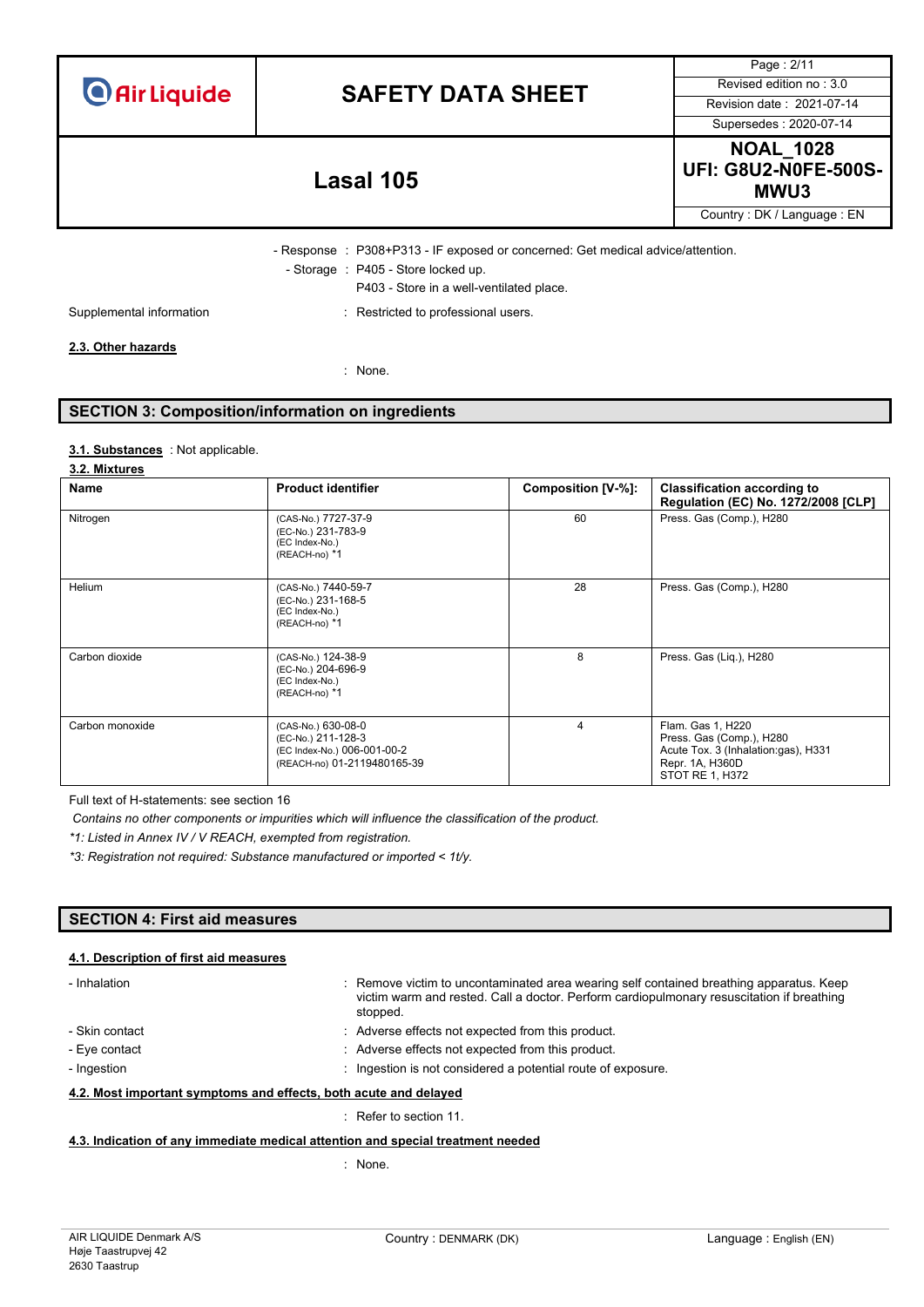# **SAFETY DATA SHEET** Revised edition no : 3.0

Supersedes : 2020-07-14

Page : 3/11

**NOAL\_1028 UFI: G8U2-N0FE-500S-MWU3 Lasal 105**

Country : DK / Language : EN

## **SECTION 5: Firefighting measures**

### **5.1. Extinguishing media**

| - Suitable extinguishing media                             | : Water spray or fog.                                                                                                                                                                                                                                                                                             |
|------------------------------------------------------------|-------------------------------------------------------------------------------------------------------------------------------------------------------------------------------------------------------------------------------------------------------------------------------------------------------------------|
| - Unsuitable extinguishing media                           | : Do not use water jet to extinguish.                                                                                                                                                                                                                                                                             |
| 5.2. Special hazards arising from the substance or mixture |                                                                                                                                                                                                                                                                                                                   |
| Specific hazards                                           | : Exposure to fire may cause containers to rupture/explode.                                                                                                                                                                                                                                                       |
| Hazardous combustion products                              | : Carbon monoxide.                                                                                                                                                                                                                                                                                                |
| 5.3. Advice for firefighters                               |                                                                                                                                                                                                                                                                                                                   |
| Specific methods                                           | : Use fire control measures appropriate for the surrounding fire. Exposure to fire and heat<br>radiation may cause gas receptacles to rupture. Cool endangered receptacles with water spray<br>jet from a protected position. Prevent water used in emergency cases from entering sewers and<br>drainage systems. |
|                                                            | If possible, stop flow of product.                                                                                                                                                                                                                                                                                |
|                                                            | Use water spray or fog to knock down fire fumes if possible.                                                                                                                                                                                                                                                      |
|                                                            | Move containers away from the fire area if this can be done without risk.                                                                                                                                                                                                                                         |
| Special protective equipment for fire fighters             | Wear gas tight chemically protective clothing in combination with self contained breathing<br>apparatus.                                                                                                                                                                                                          |
|                                                            | Standard EN 943-2: Protective clothing against liquid and gaseous chemicals, aerosols and<br>solid particles. Gas-tight chemical protective suits for emergency teams.                                                                                                                                            |
|                                                            | Standard EN 137 - Self-contained open-circuit compressed air breathing apparatus with full<br>face mask.                                                                                                                                                                                                          |
|                                                            |                                                                                                                                                                                                                                                                                                                   |

### **SECTION 6: Accidental release measures**

### **6.1. Personal precautions, protective equipment and emergency procedures**

|                                                           | : Try to stop release.                                                                                |
|-----------------------------------------------------------|-------------------------------------------------------------------------------------------------------|
|                                                           | Evacuate area.                                                                                        |
|                                                           | Wear self-contained breathing apparatus when entering area unless atmosphere is proved to<br>be safe. |
|                                                           | Ensure adequate air ventilation.                                                                      |
|                                                           | Act in accordance with local emergency plan.                                                          |
|                                                           | Stay upwind.                                                                                          |
| 6.2. Environmental precautions                            |                                                                                                       |
|                                                           | : Try to stop release.                                                                                |
| 6.3. Methods and material for containment and cleaning up |                                                                                                       |
|                                                           | : Ventilate area.                                                                                     |
| 6.4. Reference to other sections                          |                                                                                                       |
|                                                           | : See also sections 8 and 13.                                                                         |

## **SECTION 7: Handling and storage**

| $\overline{10}$                    |                                                                                                  |  |
|------------------------------------|--------------------------------------------------------------------------------------------------|--|
|                                    | Consider pressure relief device(s) in gas installations.                                         |  |
|                                    | Only experienced and properly instructed persons should handle gases under pressure.             |  |
|                                    | The product must be handled in accordance with good industrial hygiene and safety<br>procedures. |  |
|                                    | Avoid release of product into atmosphere.                                                        |  |
| Safe use of the product            | $\therefore$ Do not breathe gas.                                                                 |  |
| 7.1. Precautions for safe handling |                                                                                                  |  |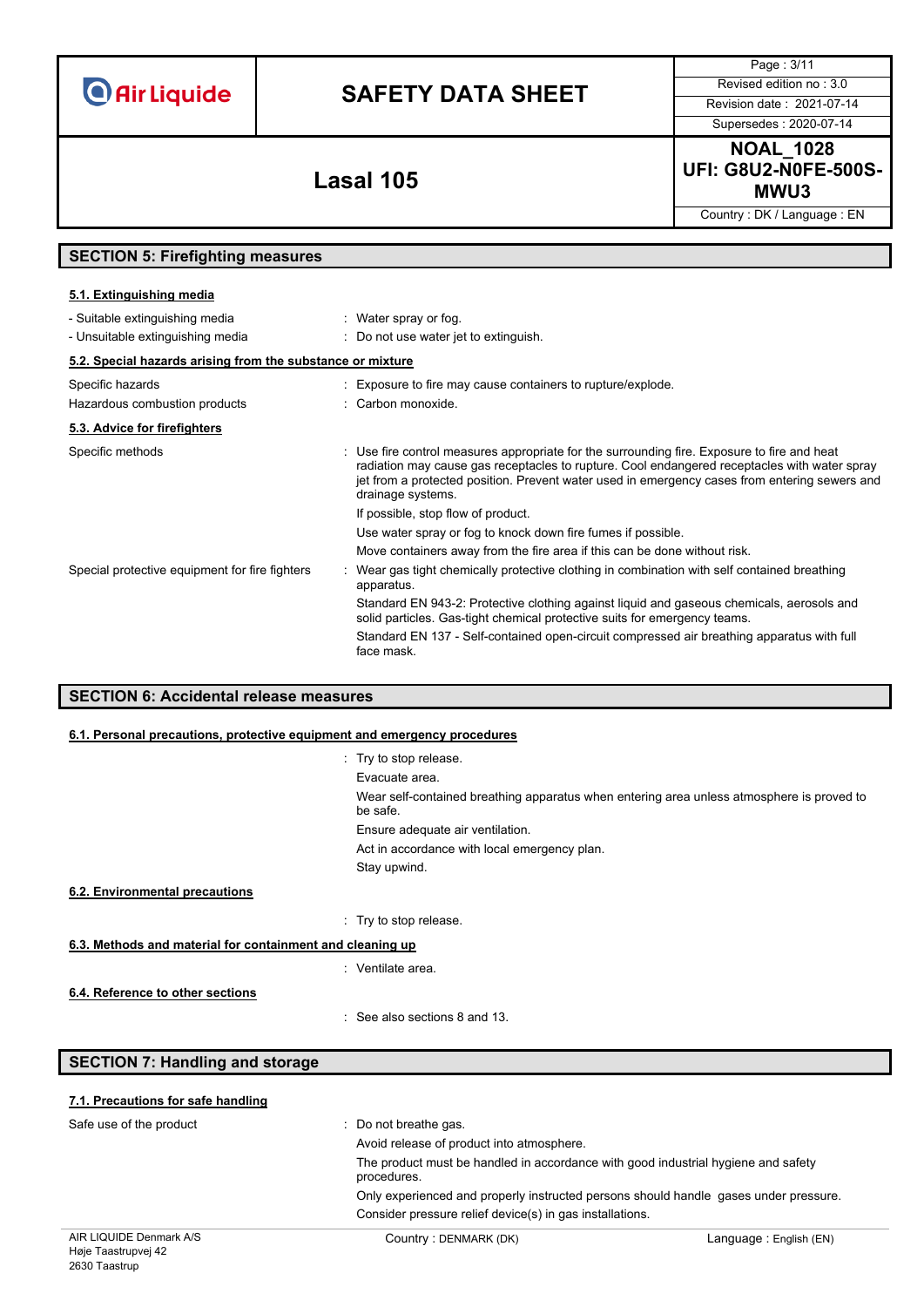| <b>O</b> Air Liquide |  |  |
|----------------------|--|--|

Supersedes : 2020-07-14

Page : 4/11

## **MWU3 Lasal 105**

Country : DK / Language : EN

|                                                                   | Ensure the complete gas system was (or is regularily) checked for leaks before use.                                                                              |
|-------------------------------------------------------------------|------------------------------------------------------------------------------------------------------------------------------------------------------------------|
|                                                                   | Do not smoke while handling product.                                                                                                                             |
|                                                                   | Avoid exposure, obtain special instructions before use.                                                                                                          |
|                                                                   | Use only properly specified equipment which is suitable for this product, its supply pressure and<br>temperature. Contact your gas supplier if in doubt.         |
|                                                                   | Avoid suck back of water, acid and alkalis.                                                                                                                      |
| Safe handling of the gas receptacle                               | Refer to supplier's container handling instructions.                                                                                                             |
|                                                                   | Do not allow backfeed into the container.                                                                                                                        |
|                                                                   | Protect containers from physical damage; do not drag, roll, slide or drop.                                                                                       |
|                                                                   | When moving cylinders, even for short distances, use a cart (trolley, hand truck, etc.) designed<br>to transport cylinders.                                      |
|                                                                   | Leave valve protection caps in place until the container has been secured against either a wall<br>or bench or placed in a container stand and is ready for use. |
|                                                                   | If user experiences any difficulty operating valve discontinue use and contact supplier.                                                                         |
|                                                                   | Never attempt to repair or modify container valves or safety relief devices.                                                                                     |
|                                                                   | Damaged valves should be reported immediately to the supplier.                                                                                                   |
|                                                                   | Keep container valve outlets clean and free from contaminants particularly oil and water.                                                                        |
|                                                                   | Replace valve outlet caps or plugs and container caps where supplied as soon as container is<br>disconnected from equipment.                                     |
|                                                                   | Close container valve after each use and when empty, even if still connected to equipment.                                                                       |
|                                                                   | Never attempt to transfer gases from one cylinder/container to another.                                                                                          |
|                                                                   | Never use direct flame or electrical heating devices to raise the pressure of a container.                                                                       |
|                                                                   | Do not remove or deface labels provided by the supplier for the identification of the content of<br>the container.                                               |
|                                                                   | Suck back of water into the container must be prevented.                                                                                                         |
|                                                                   | Open valve slowly to avoid pressure shock.                                                                                                                       |
| 7.2. Conditions for safe storage, including any incompatibilities |                                                                                                                                                                  |
|                                                                   | : Observe all regulations and local requirements regarding storage of containers.                                                                                |
|                                                                   | Containers should not be stored in conditions likely to encourage corrosion.                                                                                     |
|                                                                   | Container valve guards or caps should be in place.                                                                                                               |
|                                                                   | Containers should be stored in the vertical position and properly secured to prevent them from<br>falling over.                                                  |
|                                                                   | Stored containers should be periodically checked for general condition and leakage.                                                                              |
|                                                                   | Keep container below 50°C in a well ventilated place.                                                                                                            |
|                                                                   | Store containers in location free from fire risk and away from sources of heat and ignition.                                                                     |
|                                                                   | Keep away from combustible materials.                                                                                                                            |
| 7.3. Specific end use(s)                                          |                                                                                                                                                                  |

: None.

### **SECTION 8: Exposure controls/personal protection**

### **8.1. Control parameters**

| Carbon monoxide (630-08-0)                    |                                     |                        |
|-----------------------------------------------|-------------------------------------|------------------------|
| <b>EU - Occupational Exposure Limits</b>      |                                     |                        |
| Local name                                    | Carbon monoxide                     |                        |
| IOELV TWA (mg/m <sup>3</sup> )                | $23 \text{ mg/m}^3$                 |                        |
| IOELV TWA (ppm)                               | 20 ppm                              |                        |
| IOELV STEL (mg/m <sup>3</sup> )               | $117 \text{ mg/m}^3$                |                        |
| IOELV STEL (ppm)                              | $100$ ppm                           |                        |
| <b>Notes</b>                                  | SCOEL Recommendations (1995)        |                        |
| <b>Denmark - Occupational Exposure Limits</b> |                                     |                        |
| Local name                                    | Carbonmonoxid (Kulilte; Kulmonoxid) |                        |
| Grænseværdi (8 timer) (mg/m <sup>3</sup> )    | $29 \text{ mg/m}^3$                 |                        |
| Grænseværdi (8 timer) (ppm)                   | 25 ppm                              |                        |
| AIR LIQUIDE Denmark A/S                       | Country: DENMARK (DK)               | Language: English (EN) |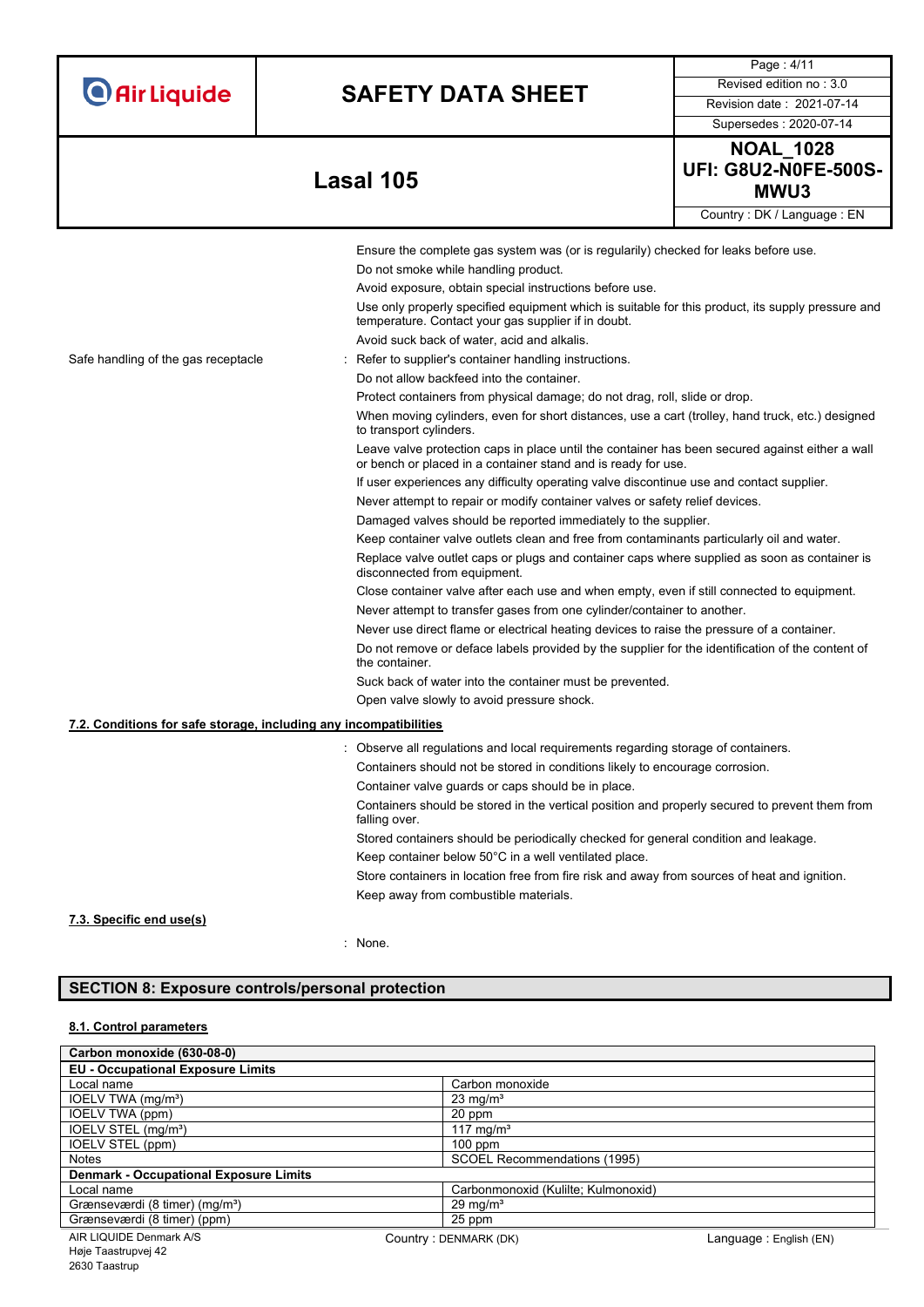# **SAFETY DATA SHEET** Revised edition no : 3.0

Page : 5/11

Supersedes : 2020-07-14

**NOAL\_1028 UFI: G8U2-N0FE-500S-MWU3 Lasal 105**

Country : DK / Language : EN

| Anmærkninger (DK)                             | (1996)                                        |
|-----------------------------------------------|-----------------------------------------------|
| Carbon dioxide (124-38-9)                     |                                               |
| <b>EU - Occupational Exposure Limits</b>      |                                               |
| Local name                                    | Carbon dioxide                                |
| IOELV TWA (mg/m <sup>3</sup> )                | 9000 mg/m <sup>3</sup>                        |
| IOELV TWA (ppm)                               | 5000 ppm                                      |
| <b>Denmark - Occupational Exposure Limits</b> |                                               |
| Local name                                    | Carbondioxid (Kuldioxid; Kulsyre)             |
| Grænseværdi (8 timer) (mg/m <sup>3</sup> )    | 9000 mg/m <sup>3</sup>                        |
| Grænseværdi (8 timer) (ppm)                   | 5000 ppm                                      |
| Anmærkninger (DK)                             | E (betyder, at stoffet har en EF-grænseværdi) |

| Carbon monoxide (630-08-0)                                                                                                      |                                                         |  |
|---------------------------------------------------------------------------------------------------------------------------------|---------------------------------------------------------|--|
| DNEL: Derived no effect level (Workers)                                                                                         |                                                         |  |
| Acute - local effects, inhalation                                                                                               | $100$ ppm                                               |  |
| Acute - systemic effects, inhalation                                                                                            | $100$ ppm                                               |  |
| Long-term - local effects, inhalation                                                                                           | 20 ppm                                                  |  |
| Long-term - systemic effects, inhalation                                                                                        | 20 ppm                                                  |  |
| PNEC (Predicted No-Effect Concentration)<br>None established<br>8.2. Exposure controls                                          |                                                         |  |
| 8.2.1. Appropriate engineering controls<br>: Product to be handled in a closed system and under strictly controlled conditions. |                                                         |  |
|                                                                                                                                 | Provide adequate general and local exhaust ventilation. |  |

Preferably use permanent leak-tight installations (e.g. welded pipes).

Systems under pressure should be regularily checked for leakages.

Ensure exposure is below occupational exposure limits (where available). Consider the use of a work permit system e.g. for maintenance activities.

| 8.2.2. Individual protection measures, e.g. personal protective equipment |                                                                                                                                                                                                                                                                                                                                                                                                                                                                                                                                                                                                                                                                                                                                                                                                                                                                                                                                 |
|---------------------------------------------------------------------------|---------------------------------------------------------------------------------------------------------------------------------------------------------------------------------------------------------------------------------------------------------------------------------------------------------------------------------------------------------------------------------------------------------------------------------------------------------------------------------------------------------------------------------------------------------------------------------------------------------------------------------------------------------------------------------------------------------------------------------------------------------------------------------------------------------------------------------------------------------------------------------------------------------------------------------|
|                                                                           | $\therefore$ A risk assessment should be conducted and documented in each work area to assess the risks<br>related to the use of the product and to select the PPE that matches the relevant risk. The<br>following recommendations should be considered:<br>PPE compliant to the recommended EN/ISO standards should be selected.                                                                                                                                                                                                                                                                                                                                                                                                                                                                                                                                                                                              |
| • Eye/face protection                                                     | : Wear safety glasses with side shields.<br>Standard EN 166 - Personal eye-protection - specifications.                                                                                                                                                                                                                                                                                                                                                                                                                                                                                                                                                                                                                                                                                                                                                                                                                         |
| • Skin protection                                                         |                                                                                                                                                                                                                                                                                                                                                                                                                                                                                                                                                                                                                                                                                                                                                                                                                                                                                                                                 |
| - Hand protection                                                         | : Wear working gloves when handling gas containers.                                                                                                                                                                                                                                                                                                                                                                                                                                                                                                                                                                                                                                                                                                                                                                                                                                                                             |
|                                                                           | Standard EN 388 - Protective gloves against mechanical risk.                                                                                                                                                                                                                                                                                                                                                                                                                                                                                                                                                                                                                                                                                                                                                                                                                                                                    |
| - Other                                                                   | : Wear safety shoes while handling containers.<br>Standard EN ISO 20345 - Personal protective equipment - Safety footwear.                                                                                                                                                                                                                                                                                                                                                                                                                                                                                                                                                                                                                                                                                                                                                                                                      |
| • Respiratory protection                                                  | : Gas filters may be used if all surrounding conditions e.g. type and concentration of the<br>contaminant(s) and duration of use are known.<br>Use gas filters with full face mask, where exposure limits may be exceeded for a short-term<br>period, e.g. connecting or disconnecting containers.<br>Consult respiratory device supplier's product information for the selection of the appropriate<br>device.<br>Gas filters do not protect against oxygen deficiency.<br>Standard EN 14387 - Gas filter(s), combined filter(s) and standard EN136, full face masks.<br>Keep self contained breathing apparatus readily available for emergency use.<br>Self contained breathing apparatus is recommended, where unknown exposure may be<br>expected, e.g. during maintenance activities on installation systems.<br>Standard EN 137 - Self-contained open-circuit compressed air breathing apparatus with full<br>face mask. |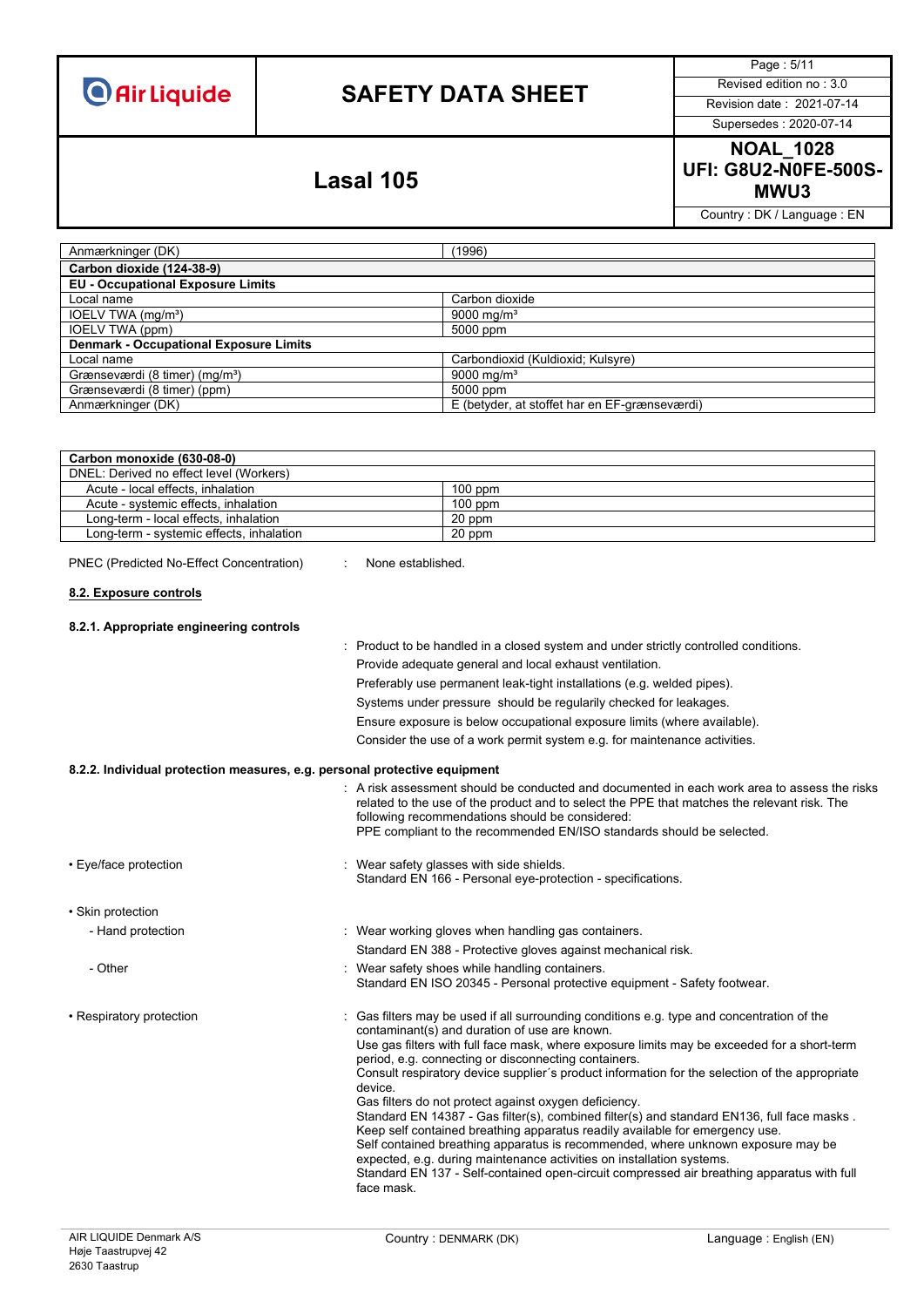# **SAFETY DATA SHEET** Revised edition no : 3.0

Page : 6/11 Supersedes : 2020-07-14

**NOAL\_1028 UFI: G8U2-N0FE-500S-MWU3 Lasal 105**

Country : DK / Language : EN

• Thermal hazards **:** None in addition to the above sections.

### **8.2.3. Environmental exposure controls**

: Refer to local regulations for restriction of emissions to the atmosphere. See section 13 for specific methods for waste gas treatment.

### **SECTION 9: Physical and chemical properties**

### **9.1. Information on basic physical and chemical properties**

| Appearance                                                          |                                                                                                                                                                                                                    |
|---------------------------------------------------------------------|--------------------------------------------------------------------------------------------------------------------------------------------------------------------------------------------------------------------|
| Physical state at 20°C / 101.3kPa                                   | : Gas                                                                                                                                                                                                              |
| Colour                                                              | Mixture contains one or more component(s) which have the following colour(s):<br>Colourless.                                                                                                                       |
| Odour                                                               | Odourless.                                                                                                                                                                                                         |
| Odour threshold                                                     | : Odour threshold is subjective and inadequate to warn of overexposure.                                                                                                                                            |
| рH                                                                  | Not applicable for gases and gas mixtures.                                                                                                                                                                         |
| Melting point / Freezing point                                      | : Not applicable for gas mixtures.                                                                                                                                                                                 |
| Boiling point                                                       | : Not applicable for gas mixtures.                                                                                                                                                                                 |
| Flash point                                                         | : Not applicable for gases and gas mixtures.                                                                                                                                                                       |
| Evaporation rate                                                    | : Not applicable for gases and gas mixtures.                                                                                                                                                                       |
| Flammability (solid, gas)                                           | Non flammable.                                                                                                                                                                                                     |
| <b>Explosive limits</b>                                             | Non flammable.                                                                                                                                                                                                     |
| Vapour pressure [20°C]                                              | : Not applicable.                                                                                                                                                                                                  |
| Vapour pressure [50°C]                                              | : Not applicable.                                                                                                                                                                                                  |
| Vapour density                                                      | : Not applicable.                                                                                                                                                                                                  |
| Relative density, gas (air=1)                                       | : Lighter or similar to air.                                                                                                                                                                                       |
| Water solubility<br>Partition coefficient n-octanol/water (Log Kow) | Solubility in water of component(s) of the mixture :<br>• Carbon monoxide: 30 mg/l • Carbon dioxide: 2000 mg/l Completely soluble. • Helium: 1.5<br>mg/l • Nitrogen: 20 mg/l<br>: Not applicable for gas mixtures. |
| Auto-ignition temperature                                           | : Non flammable.                                                                                                                                                                                                   |
| Decomposition temperature                                           | : Not applicable.                                                                                                                                                                                                  |
| Viscosity                                                           | No reliable data available.                                                                                                                                                                                        |
| <b>Explosive properties</b>                                         | : Not applicable.                                                                                                                                                                                                  |
| Oxidising properties                                                | : Not applicable.                                                                                                                                                                                                  |
| 9.2. Other information                                              |                                                                                                                                                                                                                    |
| Molar mass                                                          | : Not applicable for gas mixtures.                                                                                                                                                                                 |
| Other data                                                          | : None.                                                                                                                                                                                                            |
|                                                                     |                                                                                                                                                                                                                    |

### **SECTION 10: Stability and reactivity**

### **10.1. Reactivity**

: No reactivity hazard other than the effects described in sub-sections below.

**10.2. Chemical stability**

: Stable under normal conditions.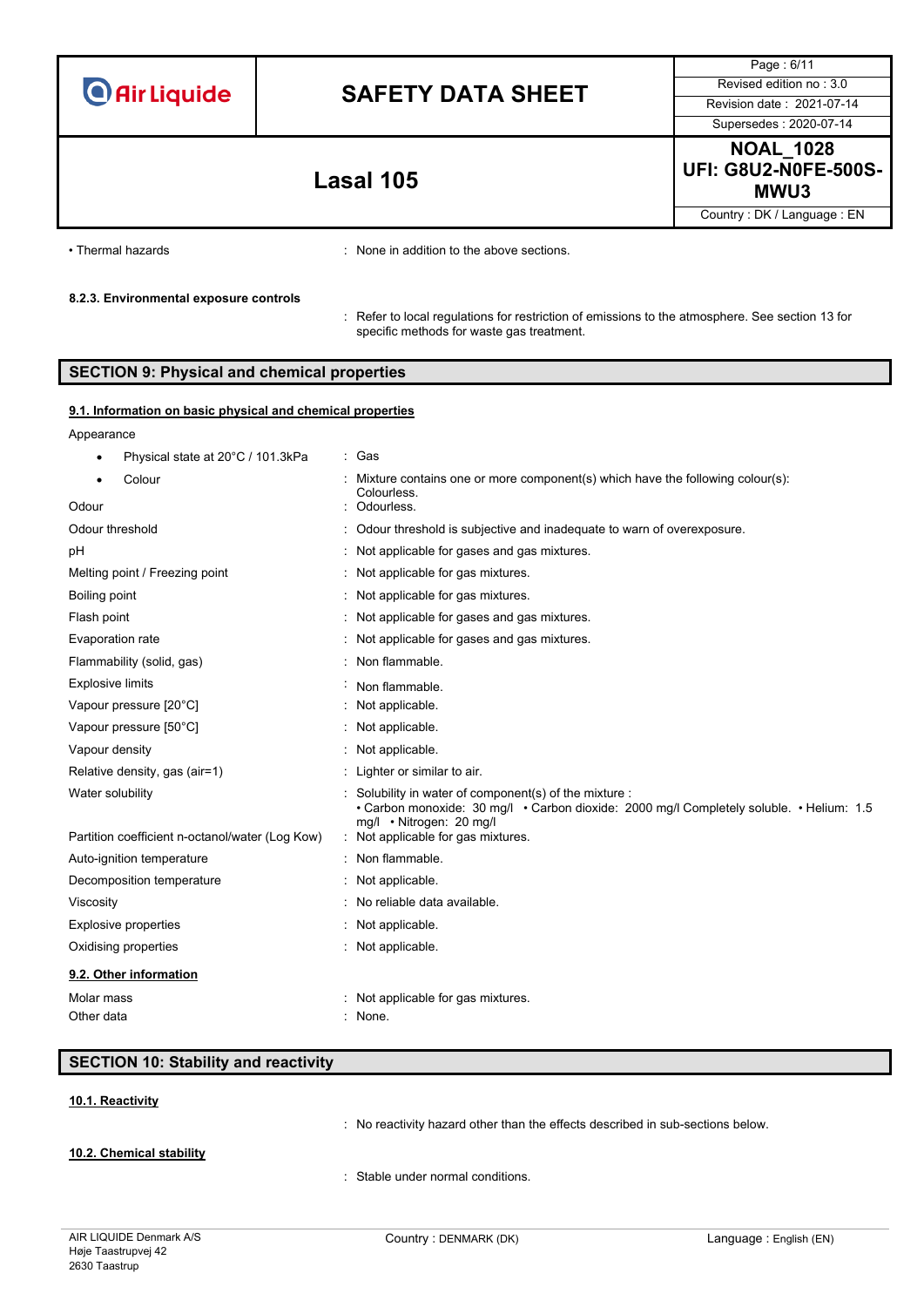| <b>O</b> Air Liquide |  |  |  |  |
|----------------------|--|--|--|--|
|                      |  |  |  |  |

Page : 7/11 Supersedes : 2020-07-14

**NOAL\_1028 UFI: G8U2-N0FE-500S-MWU3 Lasal 105**

Country : DK / Language : EN

| : No additional information available                                                                     |
|-----------------------------------------------------------------------------------------------------------|
|                                                                                                           |
| : Avoid moisture in installation systems.                                                                 |
|                                                                                                           |
| : For additional information on compatibility refer to ISO 11114.                                         |
|                                                                                                           |
| : Under normal conditions of storage and use, hazardous decomposition products should not be<br>produced. |
|                                                                                                           |

| <b>SECTION 11: Toxicological information</b> |                                                                                                                                                                                                                                                                                                                                                                                                                                                 |  |
|----------------------------------------------|-------------------------------------------------------------------------------------------------------------------------------------------------------------------------------------------------------------------------------------------------------------------------------------------------------------------------------------------------------------------------------------------------------------------------------------------------|--|
| 11.1. Information on toxicological effects   |                                                                                                                                                                                                                                                                                                                                                                                                                                                 |  |
| <b>Acute toxicity</b>                        | : Classification criteria are not met.                                                                                                                                                                                                                                                                                                                                                                                                          |  |
|                                              | Unlike simple asphyxiants, carbon dioxide has the ability to cause death even when normal<br>oxygen levels (20-21%) are maintained. 5% CO2 has been found to act synergistically to<br>increase the toxicity of certain other gases (CO, NO2). CO2 has been shown to enhance the<br>production of carboxy- or met-hemoglobin by these gases possibly due to carbon dioxide's<br>stimulatory effects on the respiratory and circulatory systems. |  |
|                                              | For more information, see 'EIGA Safety Info 24: Carbon Dioxide, Physiological Hazards' at<br>www.eiga.eu.                                                                                                                                                                                                                                                                                                                                       |  |

| Carbon monoxide (630-08-0)           |                                                                      |  |  |
|--------------------------------------|----------------------------------------------------------------------|--|--|
| LC50 Inhalation - Rat [ppm]          | 3760 ppm/1h                                                          |  |  |
|                                      | 1300 ppm/4h                                                          |  |  |
| Skin corrosion/irritation            | : No known effects from this product.                                |  |  |
| Serious eye damage/irritation        | : No known effects from this product.                                |  |  |
| Respiratory or skin sensitisation    | : No known effects from this product.                                |  |  |
| Germ cell mutagenicity               | : No known effects from this product.                                |  |  |
| Carcinogenicity                      | : No known effects from this product.                                |  |  |
| <b>Reproductive toxicity</b>         |                                                                      |  |  |
| Toxic for reproduction: Fertility    | : May damage fertility.                                              |  |  |
| Toxic for reproduction: unborn child | : May damage the unborn child.                                       |  |  |
| <b>STOT-single exposure</b>          | : No known effects from this product.                                |  |  |
| <b>STOT-repeated exposure</b>        | : May cause damage to organs through prolonged or repeated exposure. |  |  |
| <b>Aspiration hazard</b>             | Not applicable for gases and gas mixtures.                           |  |  |

## **SECTION 12: Ecological information**

### **12.1. Toxicity**

| Assessment                      | No ecological damage caused by this product. |
|---------------------------------|----------------------------------------------|
| EC50 48h - Daphnia magna [mg/l] | $\therefore$ No data available.              |
| EC50 72h - Algae [mg/l]         | $\therefore$ No data available.              |
| LC50 96 h - Fish [mq/l]         | $\therefore$ No data available.              |
| Carbon monoxide (630-08-0)      |                                              |
| EC50 48h - Daphnia magna [mq/l] | Study scientifically unjustified.            |
| $EC50$ 72h - Algae $[mq/l]$     | Study scientifically unjustified.            |
| $LC5096 h - Fish [mq/l]$        | Study scientifically unjustified.            |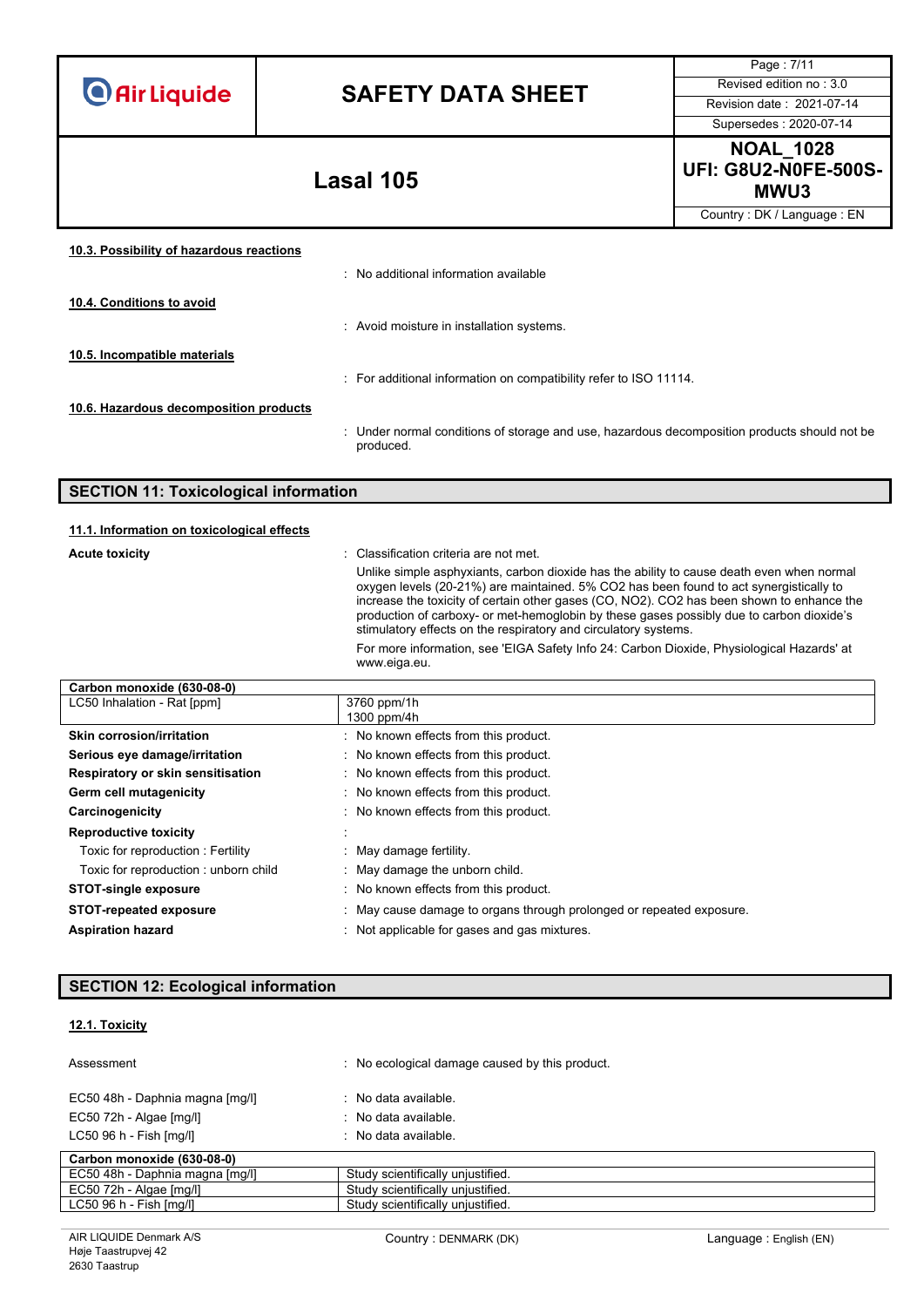# **SAFETY DATA SHEET** Revised edition no : 3.0

Page : 8/11 Supersedes : 2020-07-14

**NOAL\_1028 UFI: G8U2-N0FE-500S-MWU3 Lasal 105**

Country : DK / Language : EN

### **12.2. Persistence and degradability**

| Assessment                               | : No data available.                                                                                                              |
|------------------------------------------|-----------------------------------------------------------------------------------------------------------------------------------|
| 12.3. Bioaccumulative potential          |                                                                                                                                   |
| Assessment                               | $\therefore$ No data available.                                                                                                   |
| 12.4. Mobility in soil                   |                                                                                                                                   |
| Assessment                               | : Because of its high volatility, the product is unlikely to cause ground or water pollution.<br>Partition into soil is unlikely. |
| 12.5. Results of PBT and vPvB assessment |                                                                                                                                   |
| Assessment                               | : Not classified as PBT or vPvB.                                                                                                  |
| 12.6. Other adverse effects              |                                                                                                                                   |
| Other adverse effects                    | : No known effects from this product.                                                                                             |
| Effect on the ozone layer                | : None.                                                                                                                           |
| Effect on global warming                 | : Contains greenhouse gas(es).                                                                                                    |

## **SECTION 13: Disposal considerations**

| 13.1. Waste treatment methods                                                         |                                                                                                                                                       |
|---------------------------------------------------------------------------------------|-------------------------------------------------------------------------------------------------------------------------------------------------------|
|                                                                                       | Contact supplier if quidance is required.                                                                                                             |
|                                                                                       | Must not be discharged to atmosphere.                                                                                                                 |
|                                                                                       | Ensure that the emission levels from local regulations or operating permits are not exceeded.                                                         |
|                                                                                       | Refer to the EIGA code of practice Doc.30 "Disposal of Gases", downloadable at<br>http://www.eiga.org for more guidance on suitable disposal methods. |
|                                                                                       | Return unused product in original container to supplier.                                                                                              |
| List of hazardous waste codes (from<br>Commission Decision 2000/532/EC as<br>amended) | : 16 05 04 *: Gases in pressure containers (including halons) containing hazardous substances.                                                        |
| 13.2. Additional information                                                          |                                                                                                                                                       |
|                                                                                       | : External treatment and disposal of waste should comply with applicable local and/or national<br>regulations.                                        |

### **SECTION 14: Transport information**

| 14.1. UN number                       |                                                    |
|---------------------------------------|----------------------------------------------------|
| UN-No.                                | : 1956                                             |
| 14.2. UN proper shipping name         |                                                    |
| Transport by road/rail (ADR/RID)      | COMPRESSED GAS, N.O.S. (Nitrogen, Carbon monoxide) |
| Transport by air (ICAO-TI / IATA-DGR) | Compressed gas, n.o.s. (Nitrogen, Carbon monoxide) |
| Transport by sea (IMDG)               | COMPRESSED GAS, N.O.S. (Nitrogen, Carbon monoxide) |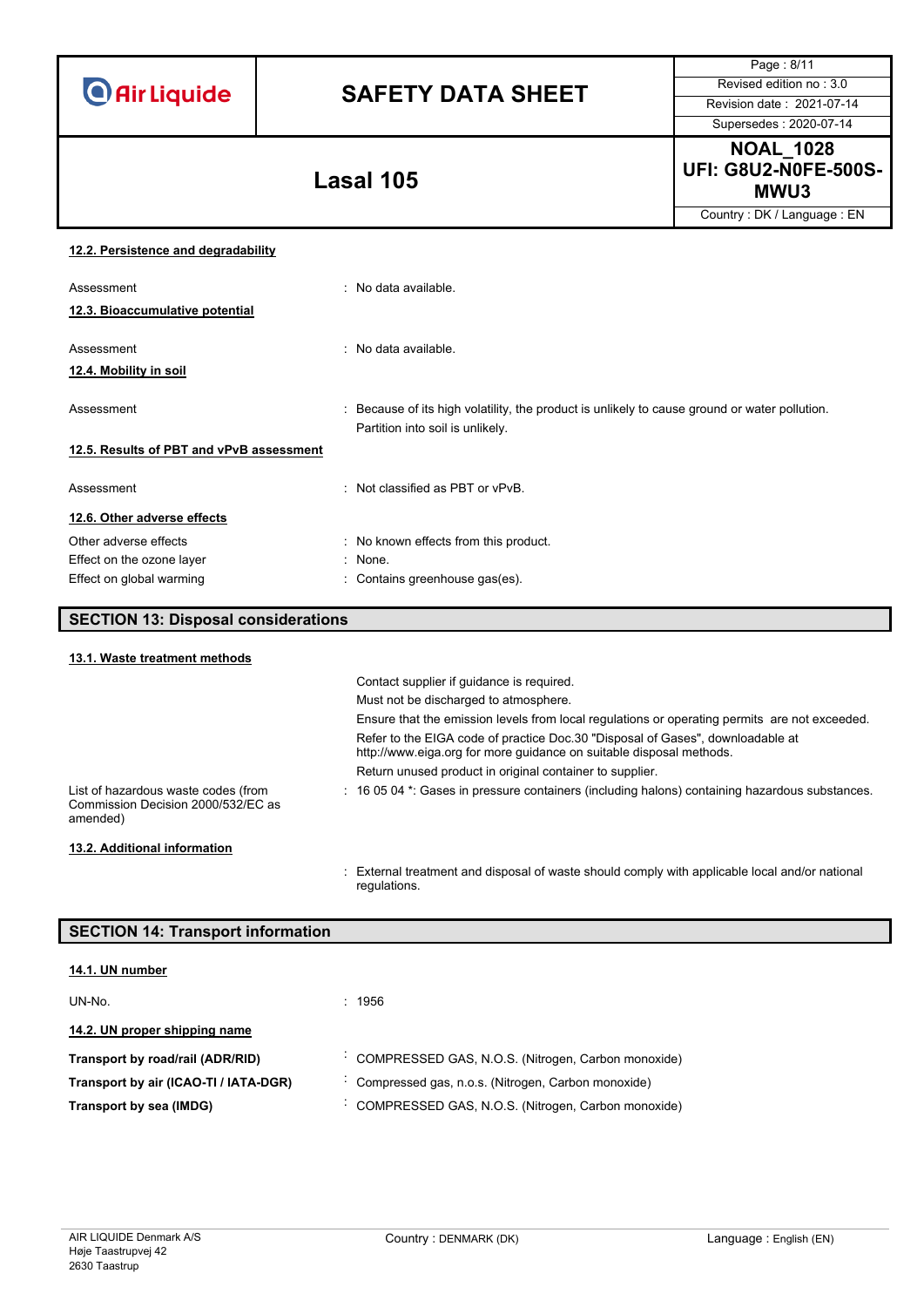|                                       |                                                                                                       | Page: 9/11<br>Revised edition no: 3.0                                                           |
|---------------------------------------|-------------------------------------------------------------------------------------------------------|-------------------------------------------------------------------------------------------------|
| <b>O</b> Air Liquide                  | <b>SAFETY DATA SHEET</b>                                                                              |                                                                                                 |
|                                       |                                                                                                       | Revision date: 2021-07-14                                                                       |
|                                       |                                                                                                       | Supersedes: 2020-07-14                                                                          |
|                                       |                                                                                                       | <b>NOAL_1028</b>                                                                                |
|                                       |                                                                                                       | <b>UFI: G8U2-N0FE-500S-</b>                                                                     |
|                                       | <b>Lasal 105</b>                                                                                      | MWU3                                                                                            |
|                                       |                                                                                                       | Country: DK / Language: EN                                                                      |
| 14.3. Transport hazard class(es)      |                                                                                                       |                                                                                                 |
| Labelling                             |                                                                                                       |                                                                                                 |
|                                       |                                                                                                       |                                                                                                 |
|                                       |                                                                                                       |                                                                                                 |
|                                       |                                                                                                       |                                                                                                 |
|                                       |                                                                                                       |                                                                                                 |
|                                       | 2.2 : Non-flammable, non-toxic gases.                                                                 |                                                                                                 |
| Transport by road/rail (ADR/RID)      | $\therefore$ 2                                                                                        |                                                                                                 |
| Class                                 | : 1A                                                                                                  |                                                                                                 |
| <b>Classification code</b>            |                                                                                                       |                                                                                                 |
| Hazard identification number          | : 20                                                                                                  |                                                                                                 |
| <b>Tunnel Restriction</b>             | : E - Passage forbidden through tunnels of category E                                                 |                                                                                                 |
| Transport by air (ICAO-TI / IATA-DGR) |                                                                                                       |                                                                                                 |
| Class / Div. (Sub. risk(s))           | : 2.2                                                                                                 |                                                                                                 |
| Transport by sea (IMDG)               |                                                                                                       |                                                                                                 |
| Class / Div. (Sub. risk(s))           | : 2.2                                                                                                 |                                                                                                 |
| Emergency Schedule (EmS) - Fire       | $: F-C$                                                                                               |                                                                                                 |
| Emergency Schedule (EmS) - Spillage   | $: S-V$                                                                                               |                                                                                                 |
| 14.4. Packing group                   |                                                                                                       |                                                                                                 |
| Transport by road/rail (ADR/RID)      | Not established.                                                                                      |                                                                                                 |
| Transport by air (ICAO-TI / IATA-DGR) | Not established.                                                                                      |                                                                                                 |
| Transport by sea (IMDG)               | Not established.                                                                                      |                                                                                                 |
|                                       |                                                                                                       |                                                                                                 |
| 14.5. Environmental hazards           |                                                                                                       |                                                                                                 |
| Transport by road/rail (ADR/RID)      | : None.                                                                                               |                                                                                                 |
| Transport by air (ICAO-TI / IATA-DGR) | None.                                                                                                 |                                                                                                 |
| Transport by sea (IMDG)               | : None.                                                                                               |                                                                                                 |
|                                       |                                                                                                       |                                                                                                 |
| 14.6. Special precautions for user    |                                                                                                       |                                                                                                 |
| <b>Packing Instruction(s)</b>         |                                                                                                       |                                                                                                 |
| Transport by road/rail (ADR/RID)      | : P200                                                                                                |                                                                                                 |
| Transport by air (ICAO-TI / IATA-DGR) |                                                                                                       |                                                                                                 |
| Passenger and Cargo Aircraft          | : 200.                                                                                                |                                                                                                 |
| Cargo Aircraft only                   | : 200.                                                                                                |                                                                                                 |
| Transport by sea (IMDG)               | : P200                                                                                                |                                                                                                 |
| Special transport precautions         | : Avoid transport on vehicles where the load space is not separated from the driver's<br>compartment. |                                                                                                 |
|                                       | event of an accident or an emergency.                                                                 | Ensure vehicle driver is aware of the potential hazards of the load and knows what to do in the |
|                                       | Before transporting product containers:                                                               |                                                                                                 |
|                                       | - Ensure there is adequate ventilation.                                                               |                                                                                                 |
|                                       | - Ensure that containers are firmly secured.                                                          |                                                                                                 |
|                                       | - Ensure valve is closed and not leaking.                                                             |                                                                                                 |
|                                       |                                                                                                       |                                                                                                 |
|                                       | - Ensure valve outlet cap nut or plug (where provided) is correctly fitted.                           |                                                                                                 |

### : Not applicable.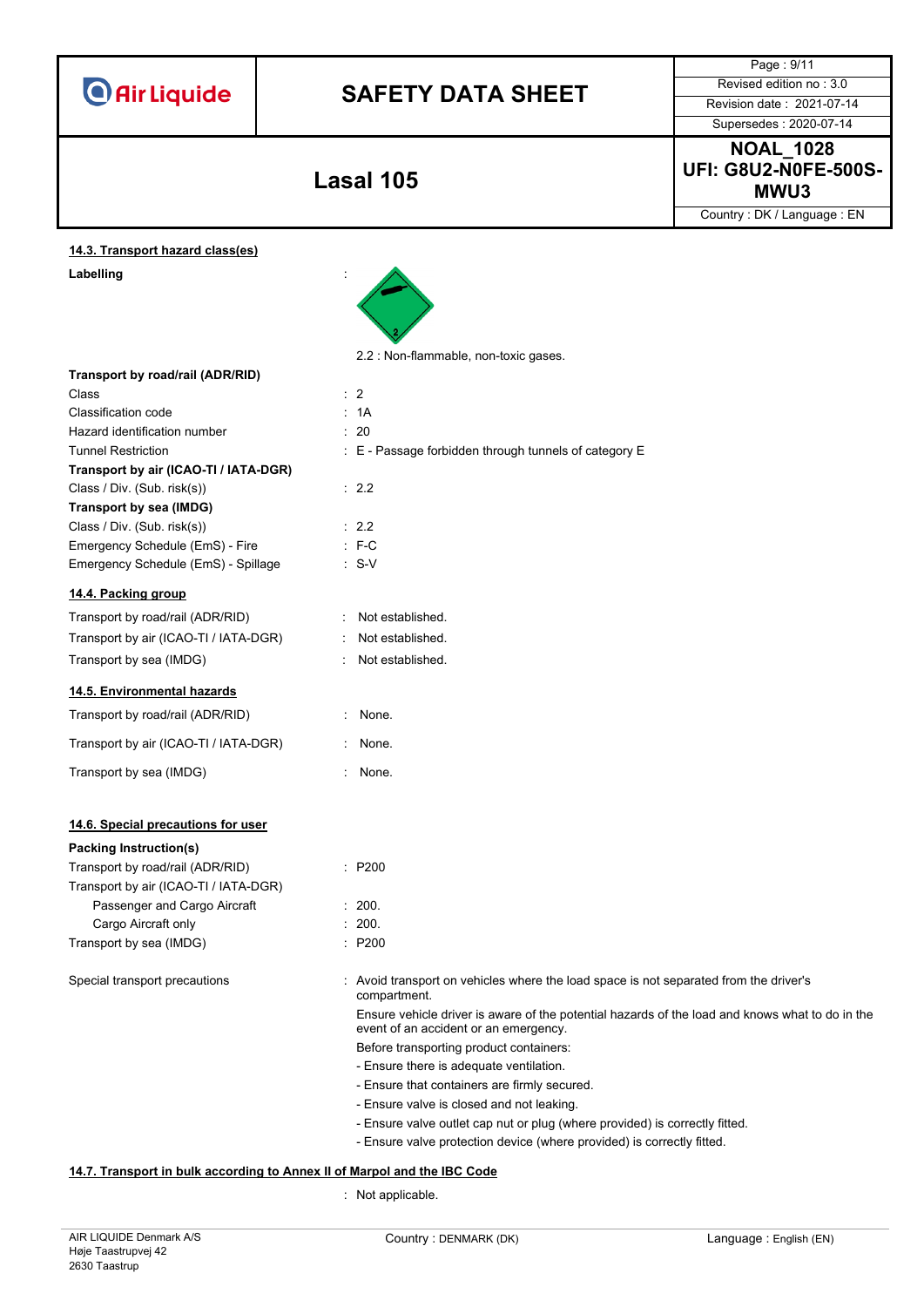## **SAFETY DATA SHEET** Revised edition no : 3.0

Supersedes : 2020-07-14

Page : 10/11

**NOAL\_1028 UFI: G8U2-N0FE-500S-MWU3 Lasal 105**

Country : DK / Language : EN

### **SECTION 15: Regulatory information**

| 15.1. Safety, health and environmental regulations/legislation specific for the substance or mixture |                                                                                                                                              |  |  |  |
|------------------------------------------------------------------------------------------------------|----------------------------------------------------------------------------------------------------------------------------------------------|--|--|--|
| <b>EU-Regulations</b>                                                                                |                                                                                                                                              |  |  |  |
| Restrictions on use                                                                                  | : Restricted to professional users (Annex XVII REACH).                                                                                       |  |  |  |
| Seveso Directive: 2012/18/EU (Seveso III)                                                            | : Not covered.                                                                                                                               |  |  |  |
| <b>National regulations</b>                                                                          |                                                                                                                                              |  |  |  |
| National legislation                                                                                 | : Ensure all national/local regulations are observed.                                                                                        |  |  |  |
| <b>Denmark</b>                                                                                       |                                                                                                                                              |  |  |  |
| Recommendations Danish Regulation                                                                    | : Young people below the age of 18 years are not allowed to use the product                                                                  |  |  |  |
|                                                                                                      | Pregnant/breastfeeding women working with the product must not be in direct contact with the<br>product                                      |  |  |  |
|                                                                                                      | The requirements from the Danish Working Environment Authorities regarding work with<br>carcinogens must be followed during use and disposal |  |  |  |
| 15.2. Chemical safety assessment                                                                     |                                                                                                                                              |  |  |  |
|                                                                                                      | : A CSA does not need to be carried out for this product.                                                                                    |  |  |  |

### AIR LIQUIDE Denmark A/S Country : DENMARK (DK) Country : DENMARK (DK) **SECTION 16: Other information** Indication of changes **indication** of changes **in accordance with commission regulation** (EU) No 453/2010. Abbreviations and acronyms : ATE - Acute Toxicity Estimate CLP - Classification Labelling Packaging Regulation; Regulation (EC) No 1272/2008 REACH - Registration, Evaluation, Authorisation and Restriction of Chemicals Regulation (EC) No 1907/2006 EINECS - European Inventory of Existing Commercial Chemical Substances CAS# - Chemical Abstract Service number PPE - Personal Protection Equipment LC50 - Lethal Concentration to 50 % of a test population RMM - Risk Management Measures PBT - Persistent, Bioaccumulative and Toxic vPvB - Very Persistent and Very Bioaccumulative STOT- SE : Specific Target Organ Toxicity - Single Exposure CSA - Chemical Safety Assessment EN - European Standard UN - United Nations ADR - International Agreement concerning the International Carriage of Dangerous Goods by Road IATA - International Air Transport Association IMDG code - International Maritime Dangerous Goods RID - Regulations concerning the International Carriage of Dangerous Goods by Rail WGK - Water Hazard Class STOT - RE : Specific Target Organ Toxicity - Repeated Exposure Training advice in the set of the set of the set of the set of the set of the set of the set of the set of the set of the set of the set of the set of the set of the set of the set of the set of the set of the set of the s Further information state of the classification using data from databases maintained by the European Industrial Gases Association (EIGA). Data is maintained in EIGA doc 169 : 'Classification and Labelling Guide', downloadable at : http://www.eiga.eu. Classification in accordance with the procedures and calculation methods of Regulation (EC) 1272/2008 (CLP).